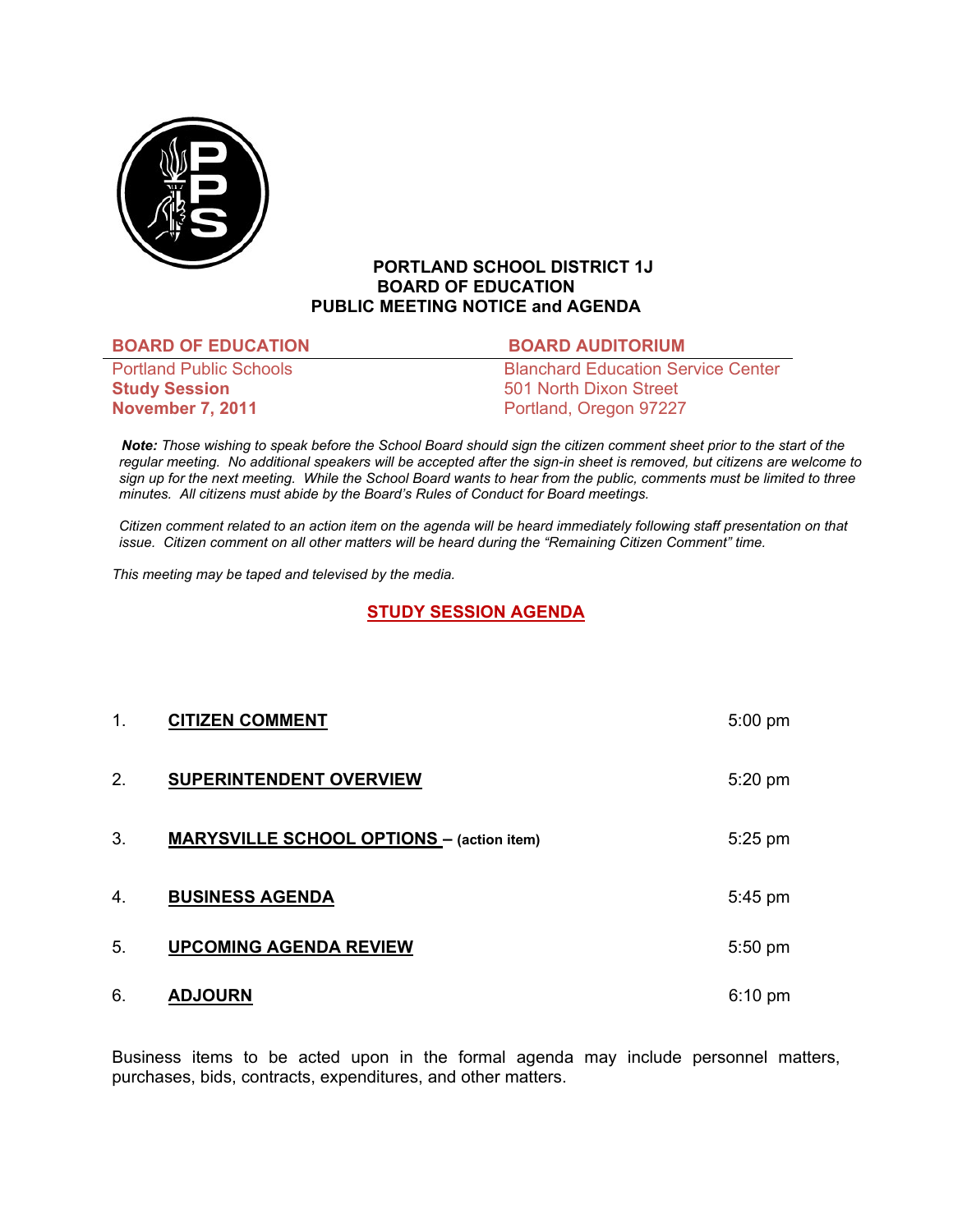The meeting location is accessible to persons with disabilities. A request for an interpreter for the hearing impaired, or for other accommodations for persons with disabilities, should be made at least 48 hours in advance of the meeting. Please contact the Board Office at 503-916-3741.

Materials for this meeting are available at the following website: http://www.pps.k12.or.us/departments/board/858.htm

Portland Public Schools Nondiscrimination Statement

Portland Public Schools recognizes the diversity and worth of all individuals and groups and their roles in society. All individuals and groups shall be treated with fairness in all activities, programs and operations, without regard to age, color, creed, disability, marital status, national origin, race, religion, sex, or sexual orientation. Board of Education Policy 1.80.020-P

*Portland Public Schools is an equal opportunity educator and employer.* 

This notice is provided in accordance with the Oregon Public Meetings Law Board Support Services November 3, 2011